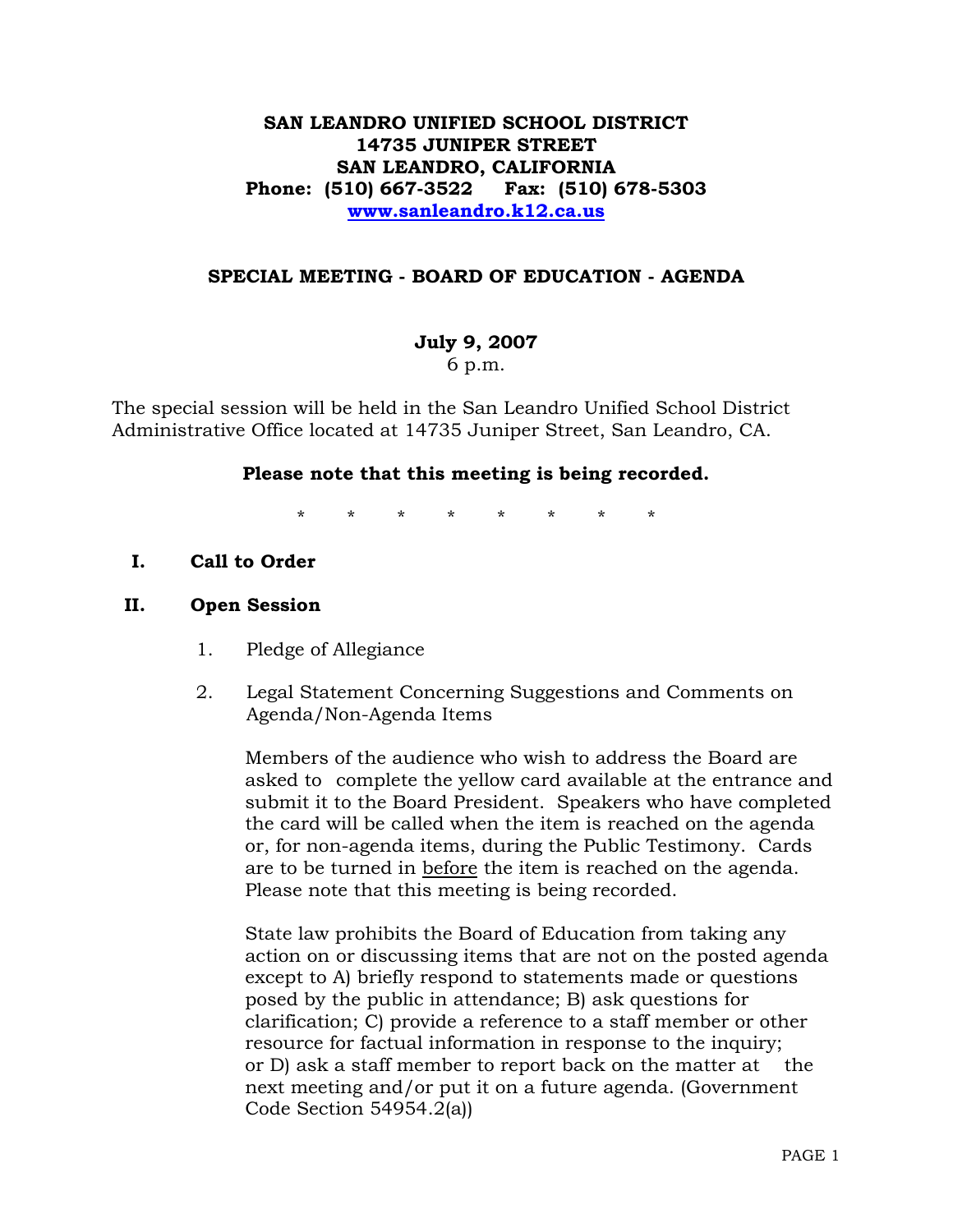# **III. CONSENT**

# General Services

| $1.1 - C$                                             | <b>Staff Recommendation:</b> |                                      |      |
|-------------------------------------------------------|------------------------------|--------------------------------------|------|
| Resolution #07-31,                                    |                              | Adopt Resolution #07-31, City of San |      |
| City of San Leandro Leandro Daytime Curfew Ordinance. |                              |                                      |      |
| Daytime Curfew                                        |                              |                                      |      |
| Ordinance                                             | Motion                       | Second                               | Vote |

# Human Resources

| $2.1 - C$     | <b>Staff Recommendation:</b>    |
|---------------|---------------------------------|
| Information   | Approve the revised Information |
| Technology    | Technology Administrator job    |
| Administrator | description.                    |
|               |                                 |

Motion Second Vote \_\_\_\_\_\_

# Educational Services

| $3.1 - C$                                                                 | <b>Staff Recommendation:</b>                                                                                                                                  |                                            |      |
|---------------------------------------------------------------------------|---------------------------------------------------------------------------------------------------------------------------------------------------------------|--------------------------------------------|------|
| School Site Plans                                                         |                                                                                                                                                               | Approve the School Site Plans for          |      |
| for Student                                                               |                                                                                                                                                               | Student Achievement for Garfield,          |      |
| Achievement                                                               |                                                                                                                                                               | Jefferson, Madison, McKinley, Monroe,      |      |
|                                                                           | Washington, Wilson Elementary Schools,                                                                                                                        |                                            |      |
|                                                                           |                                                                                                                                                               | Bancroft, John Muir Middle Schools, and    |      |
|                                                                           |                                                                                                                                                               | Lincoln Alternative High School.           |      |
|                                                                           |                                                                                                                                                               | Motion _______ Second _________ Vote _____ |      |
| $3.2 - C$<br>Memorandum of<br>Understanding with<br>Pallen's Martial Arts | <b>Staff Recommendation:</b><br>Approve Memorandum of Understanding<br>with Pallen's Martial Arts for the After<br>School Education Safety Program<br>(ASES). |                                            |      |
|                                                                           | Motion                                                                                                                                                        |                                            | Vote |